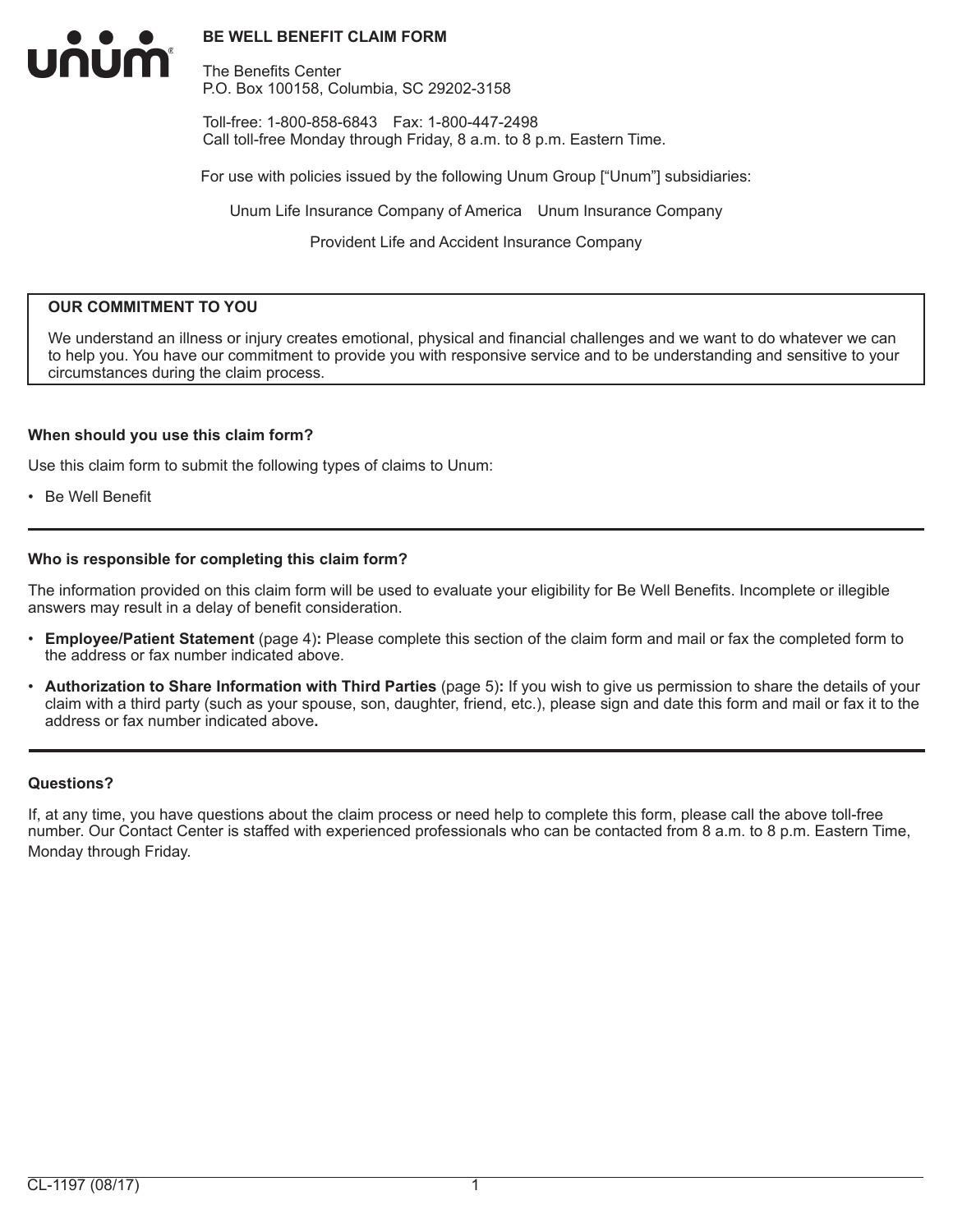

## **CLAIM FRAUD STATEMENTS**

# **Fraud Warning**

For your protection, the laws of several states, including Alaska, Arizona, Arkansas, Delaware, Idaho, Indiana, Louisiana, Maine, Maryland, New Mexico, Ohio, Oklahoma, Rhode Island, Tennessee, Texas, Virginia, Washington, and West Virginia require the following statement to appear on this claim form:

Any person who knowingly and with the intent to injure, defraud or deceive an insurance company presents a false or fraudulent claim for payment of a loss or benefit or knowingly presents false information in an application for insurance is guilty of a crime and may be subject to fines and confinement in prison.

#### **Fraud Warning for Alabama Residents**

For your protection, Alabama law requires the following to appear on this claim form: Any person who knowingly presents a false or fraudulent claim for payment of a loss or benefit or who knowingly presents false information in an application for insurance is guilty of a crime and may be subject to restitution fines or confinement in prison, or any combination thereof.

#### **Fraud Warning for California Residents**

For your protection, California law requires the following to appear on this claim form: Any person who knowingly presents a false or fraudulent claim for the payment of a loss is guilty of a crime and may be subject to fines and confinement in state prison.

### **Fraud Warning for Colorado Residents**

For your protection, Colorado law requires the following to appear on this claim form:

It is unlawful to knowingly provide false, incomplete, or misleading facts or information to an insurance company for the purpose of defrauding or attempting to defraud the company. Penalties may include imprisonment, fines, denial of insurance, and civil damages. Any insurance company or agent of an insurance company who knowingly provides false, incomplete, or misleading facts or information to a policyholder or claimant for the purpose of defrauding or attempting to defraud the policyholder or claimant with regard to a settlement or award payable from insurance proceeds shall be reported to the Colorado Division of Insurance within the Department of Regulatory Agencies.

#### **Fraud Warning for District of Columbia Residents**

For your protection, the District of Columbia requires the following to appear on this claim form: WARNING: It is a crime to provide false or misleading information to an insurer for the purpose of defrauding the insurer or any other person. Penalties include imprisonment and/or fines. In addition, an insurer may deny insurance benefits, if false information materially related to a claim was provided by the applicant.

#### **Fraud Warning for Florida Residents**

For your protection, Florida law requires the following to appear on this claim form: Any person who knowingly and with intent to injure, defraud or deceive any insurer, files a statement of claim or an application containing false, incomplete or misleading information is guilty of a felony of the third degree.

#### **Fraud Warning for Kentucky Residents**

For your protection, Kentucky law requires the following to appear on this claim form:

Any person who knowingly and with intent to defraud any insurance company or other person files a statement of claim containing any materially false information or conceals, for the purpose of misleading, information concerning any fact material thereto commits a fraudulent insurance act, which is a crime.

#### **Fraud Warning for Minnesota Residents**

For your protection, Minnesota law requires the following to appear on this claim form: A person who files a claim with intent to defraud or helps commit a fraud against an insurer is guilty of a crime.

#### **Fraud Warning for New Hampshire Residents**

For your protection, New Hampshire law requires the following to appear on this claim form: Any person who, with a purpose to injure, defraud, or deceive any insurance company, files a statement of claim containing any false, incomplete, or misleading information is subject to prosecution and punishment for insurance fraud, as provided in RSA 638.20.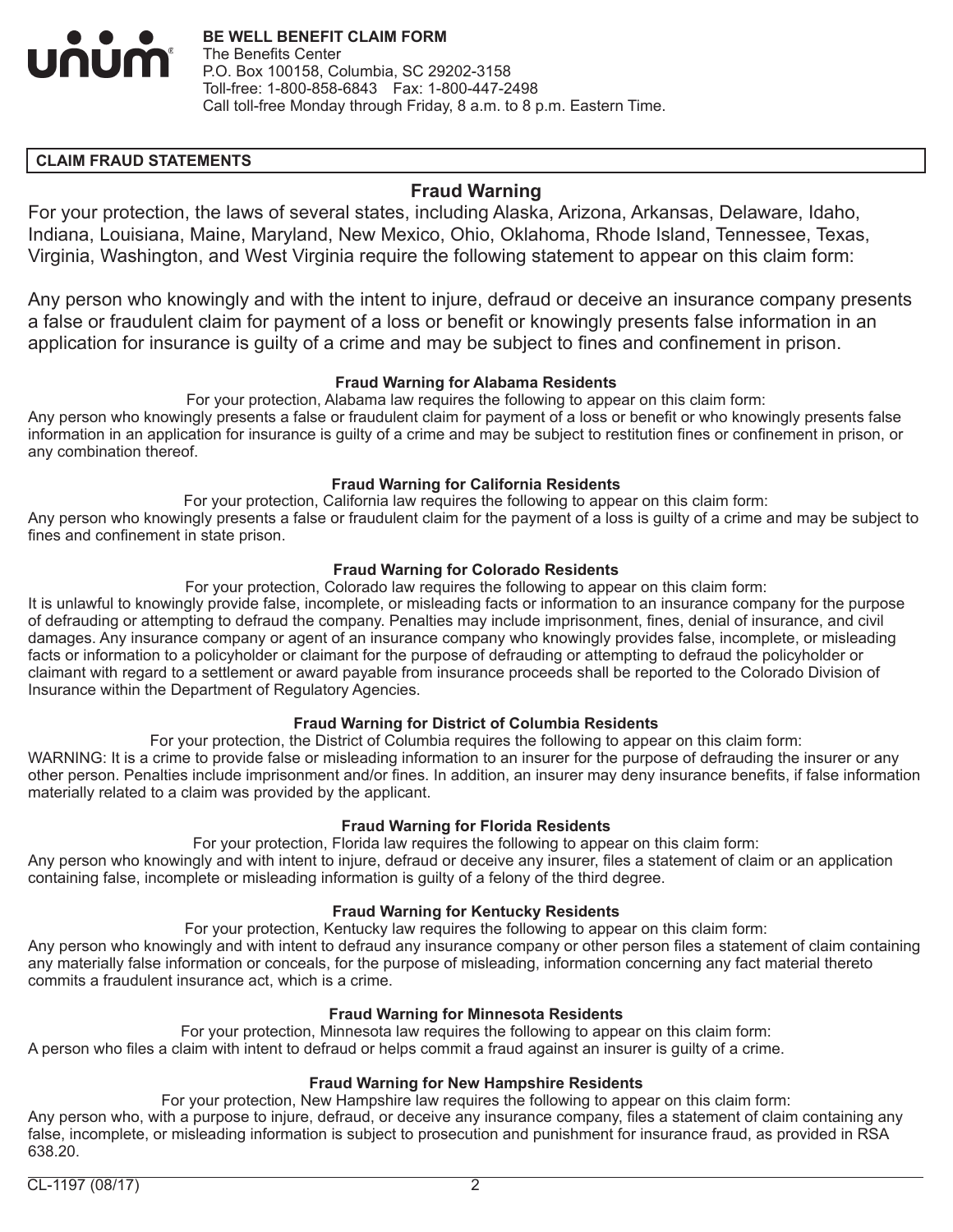

#### **CLAIM FRAUD STATEMENTS**

#### **Fraud Warning for New Jersey Residents**

For your protection, New Jersey law requires the following to appear on this claim form: Any person who knowingly and with intent to defraud any insurance company or other persons, files a statement of claim containing any materially false information, or conceals for the purpose of misleading, information concerning any fact, material thereto, commits a fraudulent insurance act, which is a crime, subject to criminal prosecution and civil penalties.

# **Fraud Warning for New York Residents**

For your protection, New York law requires the following to appear on this claim form: Any person who knowingly and with the intent to defraud any insurance company or other person files an application for insurance or statement of claim containing any materially false information, or conceals for the purpose of misleading, information concerning any fact material thereto, commits a fraudulent insurance act, which is a crime, and shall also be subject to a civil penalty not to exceed five thousand dollars and the stated value of the claim for each such violation.

#### **Fraud Warning for Pennsylvania Residents**

For your protection, Pennsylvania law requires the following to appear on this claim form: Any person who knowingly and with intent to defraud any insurance company or other person files an application for insurance or statement of claim containing any materially false information or conceals for the purpose of misleading, information concerning any fact material thereto commits a fraudulent insurance act, which is a crime and subjects such person to criminal and civil penalties.

### **Fraud Warning for Puerto Rico Residents**

For your protection, Puerto Rico law requires the following to appear on this claim form:

Any person who knowingly and with the intention of defrauding presents false information in an insurance application, or presents, helps, or causes the presentation of a fraudulent claim for the payment of a loss or any other benefit, or presents more than one claim for the same damage or loss, shall incur a felony and, upon conviction, shall be sanctioned for each violation with the penalty of a fine of not less than five thousand dollars (\$5,000) and not more than ten thousand dollars (\$10,000), or a fixed term of imprisonment for three (3) years, or both penalties. If aggravating circumstances are present, the penalty thus established may be increased to a maximum of five (5) years; if extenuating circumstances are present, it may be reduced to a minimum of two (2) years.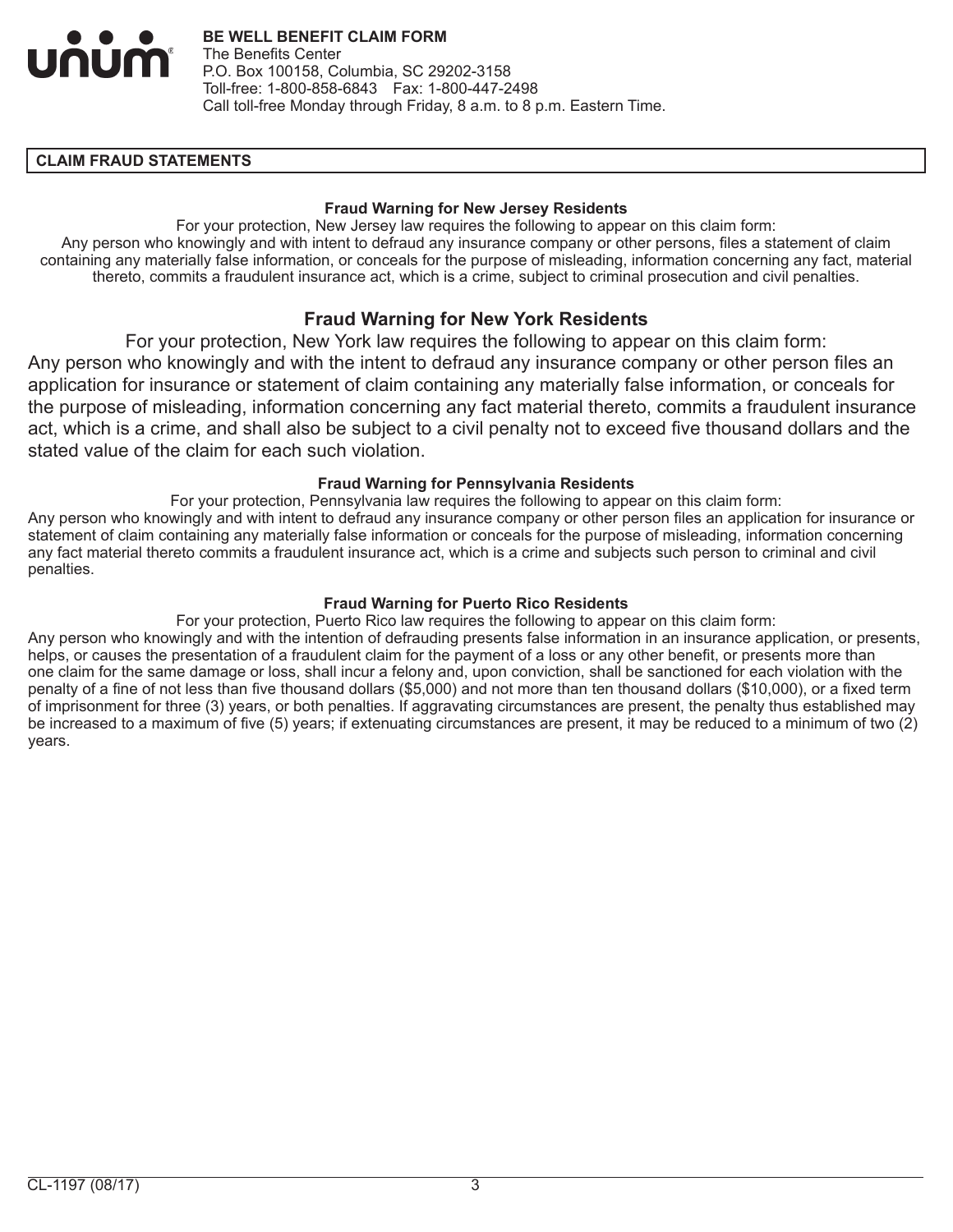

#### **BE WELL BENEFIT CLAIM FORM**

The Benefits Center P.O. Box 100158, Columbia, SC 29202-3158 Toll-free: 1-800-858-6843 Fax: 1-800-447-2498 Call toll-free Monday through Friday, 8 a.m. to 8 p.m. Eastern Time.

#### **EMPLOYEE/PATIENT STATEMENT (PLEASE PRINT)**

| A. Information About the Employee                                                                                                                                                                                                                                                                                                        |                                                                                                                                                                                                                                                                                                                                                                                                                                                                                                                                                                                                                    |  |  |
|------------------------------------------------------------------------------------------------------------------------------------------------------------------------------------------------------------------------------------------------------------------------------------------------------------------------------------------|--------------------------------------------------------------------------------------------------------------------------------------------------------------------------------------------------------------------------------------------------------------------------------------------------------------------------------------------------------------------------------------------------------------------------------------------------------------------------------------------------------------------------------------------------------------------------------------------------------------------|--|--|
| Last Name                                                                                                                                                                                                                                                                                                                                | Suffix<br><b>First Name</b><br>MI                                                                                                                                                                                                                                                                                                                                                                                                                                                                                                                                                                                  |  |  |
|                                                                                                                                                                                                                                                                                                                                          |                                                                                                                                                                                                                                                                                                                                                                                                                                                                                                                                                                                                                    |  |  |
| Date of Birth (mm/dd/yy)                                                                                                                                                                                                                                                                                                                 | Social Security Number<br>Policy Number(s)<br>Gender                                                                                                                                                                                                                                                                                                                                                                                                                                                                                                                                                               |  |  |
|                                                                                                                                                                                                                                                                                                                                          | $\square$ Male<br>$\square$ Female                                                                                                                                                                                                                                                                                                                                                                                                                                                                                                                                                                                 |  |  |
| <b>Home Address</b>                                                                                                                                                                                                                                                                                                                      |                                                                                                                                                                                                                                                                                                                                                                                                                                                                                                                                                                                                                    |  |  |
|                                                                                                                                                                                                                                                                                                                                          |                                                                                                                                                                                                                                                                                                                                                                                                                                                                                                                                                                                                                    |  |  |
| City                                                                                                                                                                                                                                                                                                                                     | <b>State</b><br>Zip                                                                                                                                                                                                                                                                                                                                                                                                                                                                                                                                                                                                |  |  |
|                                                                                                                                                                                                                                                                                                                                          |                                                                                                                                                                                                                                                                                                                                                                                                                                                                                                                                                                                                                    |  |  |
| Preferred Telephone Number                                                                                                                                                                                                                                                                                                               | Preferred E-mail Address                                                                                                                                                                                                                                                                                                                                                                                                                                                                                                                                                                                           |  |  |
|                                                                                                                                                                                                                                                                                                                                          |                                                                                                                                                                                                                                                                                                                                                                                                                                                                                                                                                                                                                    |  |  |
| <b>Employer Name</b>                                                                                                                                                                                                                                                                                                                     |                                                                                                                                                                                                                                                                                                                                                                                                                                                                                                                                                                                                                    |  |  |
|                                                                                                                                                                                                                                                                                                                                          |                                                                                                                                                                                                                                                                                                                                                                                                                                                                                                                                                                                                                    |  |  |
| <b>B. Information About the Patient - Check One <math>\Box</math> Self <math>\Box</math> Spouse <math>\Box</math> Child</b><br>If applying for Self only provide the date of the test in Section B.                                                                                                                                      |                                                                                                                                                                                                                                                                                                                                                                                                                                                                                                                                                                                                                    |  |  |
| Last Name                                                                                                                                                                                                                                                                                                                                | Suffix<br><b>First Name</b><br>MI                                                                                                                                                                                                                                                                                                                                                                                                                                                                                                                                                                                  |  |  |
|                                                                                                                                                                                                                                                                                                                                          |                                                                                                                                                                                                                                                                                                                                                                                                                                                                                                                                                                                                                    |  |  |
| Date of Birth (mm/dd/yy)                                                                                                                                                                                                                                                                                                                 | Social Security Number<br>Gender<br>Date of Test                                                                                                                                                                                                                                                                                                                                                                                                                                                                                                                                                                   |  |  |
|                                                                                                                                                                                                                                                                                                                                          | $\Box$ Male                                                                                                                                                                                                                                                                                                                                                                                                                                                                                                                                                                                                        |  |  |
|                                                                                                                                                                                                                                                                                                                                          | $\square$ Female                                                                                                                                                                                                                                                                                                                                                                                                                                                                                                                                                                                                   |  |  |
| C. Information about your or the Patient's Be Well Benefit Claim Complete this section for Be Well Benefit claims. Please indicate the type of screening<br>performed and the date above, examples of the screenings can be found to the right. If the type of test performed is not listed, please indicate what test was<br>performed. |                                                                                                                                                                                                                                                                                                                                                                                                                                                                                                                                                                                                                    |  |  |
| $\Box$ Cholesterol and Diabetes                                                                                                                                                                                                                                                                                                          | Eligible screenings include, but may not be limited to: blood test for triglycerides, fasting plasma glucose (FPG),                                                                                                                                                                                                                                                                                                                                                                                                                                                                                                |  |  |
|                                                                                                                                                                                                                                                                                                                                          | fasting blood glucose test, hemoglobin A1C(HbA1c), Serum cholesterol test to determine total, HDL and LDL cholesterol                                                                                                                                                                                                                                                                                                                                                                                                                                                                                              |  |  |
|                                                                                                                                                                                                                                                                                                                                          | levels, two hour post-load plasma glucose.                                                                                                                                                                                                                                                                                                                                                                                                                                                                                                                                                                         |  |  |
| □ Cancer                                                                                                                                                                                                                                                                                                                                 | Eligible screenings include, but may not be limited to: colonoscopy, virtual colonoscopy, CEA (blood test for colon<br>cancer), low-dose computerized tomography (CT), double-contrast barium enema, fecal immunochemical testing, fecal<br>DNA testing, PSA (blood test for prostate cancer), bone marrow testing, serum protein electrophoresis, dermatological<br>screenings for skin cancer, flexible sigmoidoscopy, hemoccult stool analysis, pap smear, thin prep pap test, cytology (PAP)<br>smear, CA 15-3 (blood test for breast cancer), CA-125 (blood test for ovarian cancer), BRCA1 or BRCA2 testing. |  |  |
| <b>Cardiovascular Function</b><br>$\Box$                                                                                                                                                                                                                                                                                                 | Eligible screenings include, but may not be limited to: echocardiogram, electrocardiogram, stress test on a bicycle or<br>treadmill, myocardial perfusion imaging.                                                                                                                                                                                                                                                                                                                                                                                                                                                 |  |  |
| $\Box$ Imaging Studies                                                                                                                                                                                                                                                                                                                   | Eligible screenings include, but may not be limited to: chest x-ray, carotid ultrasound (Doppler), mammography,<br>breast ultrasound, breast MRI, breast thermography, transvaginal ultrasound, bone density scans, aortic ultrasound.                                                                                                                                                                                                                                                                                                                                                                             |  |  |
| □ Annual Examinations by a Physician                                                                                                                                                                                                                                                                                                     | <b>Eligible examinations include</b> sports physicals, annual exams for adults, and well-child visits.                                                                                                                                                                                                                                                                                                                                                                                                                                                                                                             |  |  |
| $\Box$ Immunizations                                                                                                                                                                                                                                                                                                                     | Eligible immunizations include, but may not be limited to: HPV, Hepatitis B, chicken pox, MMR, meningitis, tetanus,<br>pneumonia, influenza.                                                                                                                                                                                                                                                                                                                                                                                                                                                                       |  |  |

#### **D. Tax Considerations**

Benefit payments under this policy could be considered taxable income to the extent you pay premiums on a pre-tax basis or your employer pays premiums without including them in your income. Every tax situation is unique. You should seek independent advice if you have questions about your personal tax situation.

#### **E. Signature of Insured**

I have read and understand the fraud notices listed on page 2 and page 3 of this form. I also acknowledge that should my claim be overpaid for any reason it is my obligation to repay any such overpayment.

The above statements are true and complete to the best of my knowledge and belief. **(Your signature is required for benefit consideration.) X**\_\_\_\_\_\_\_\_\_\_\_\_\_\_\_\_\_\_\_\_\_\_\_\_\_\_\_\_\_\_\_\_\_\_\_\_\_\_\_\_\_\_\_\_\_\_\_\_\_\_\_\_\_\_\_\_\_\_\_\_\_\_\_\_\_\_\_\_\_\_\_\_\_\_\_\_\_\_\_\_\_\_\_ \_\_\_\_\_\_\_\_\_\_\_\_\_\_\_\_\_\_\_\_\_\_\_\_\_\_\_\_\_\_\_\_\_\_\_\_\_\_

#### **Signature** Date

| I signed on behalf of the insured, as    | (indicate relationship). If Power of Attorney, Guardian or Conservator, please attach a |
|------------------------------------------|-----------------------------------------------------------------------------------------|
| copy of the document granting authority. |                                                                                         |